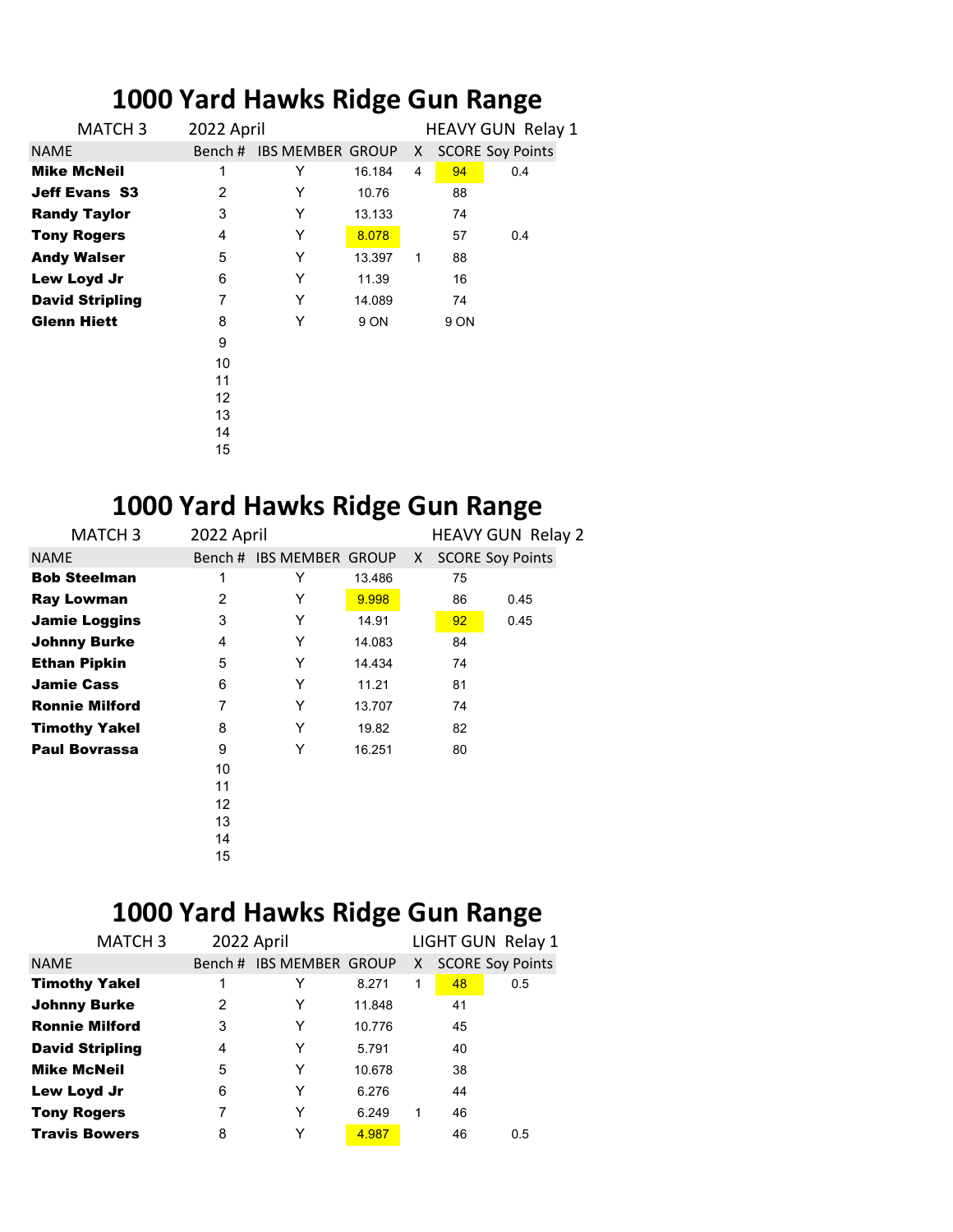| <b>Bob Steelman</b> | 9  | Y | 12.092 | 39 |
|---------------------|----|---|--------|----|
| <b>Andy Walser</b>  | 10 | Y | 8.483  | 45 |
|                     | 11 |   |        |    |
| <b>Barry Glover</b> | 12 | N | 16.405 | 37 |
|                     | 13 |   |        |    |
|                     | 14 |   |        |    |
|                     | 15 |   |        |    |

# **1000 Yard Hawks Ridge Gun Range**

| <b>MATCH 3</b>          | 2022 April        |                          |        |   |      | LIGHT GUN Relay 2       |  |
|-------------------------|-------------------|--------------------------|--------|---|------|-------------------------|--|
| <b>NAME</b>             |                   | Bench # IBS MEMBER GROUP |        | X |      | <b>SCORE Soy Points</b> |  |
| <b>Paul Bovrassa</b>    |                   | Y                        | 13.11  |   | 18   |                         |  |
| <b>Jamie Cass</b>       | 2                 | Y                        | 14.001 |   | 40   |                         |  |
| <b>Ethan Pipkin</b>     | 3                 | Y                        | 11.413 |   | 35   |                         |  |
| Glenn Hiett             | 4                 | Y                        | 7.261  |   | 33   | 0.5                     |  |
| Ray Lowman              | 5                 | Υ                        | 4 ON   |   | 4 ON |                         |  |
| <b>Nathan Grit</b>      | 6                 | Y                        | 9.912  |   | 43   | 0.5                     |  |
| <b>Jamie Logins</b>     | 7                 | Y                        | 11.796 |   | 42   |                         |  |
| <b>Randy Taylor</b>     | 8                 | Y                        | 3 ON   |   | 3 ON |                         |  |
| <b>Jeff Evans S3</b>    | 9                 | Y                        | 9.787  |   | 41   |                         |  |
| <b>Shelby Pipkin JR</b> | 10                | Y                        | 12.213 |   | 42   |                         |  |
|                         | 11                |                          |        |   |      |                         |  |
|                         | $12 \overline{ }$ |                          |        |   |      |                         |  |
|                         | 13                |                          |        |   |      |                         |  |
|                         | 14                |                          |        |   |      |                         |  |
|                         | 15                |                          |        |   |      |                         |  |

# **1000 Yard Hawks Ridge Gun Range**

| <b>MATCH 3</b>        | 2022 April |                          |        |    |      | <b>TACT GUN Relay 1</b> |  |
|-----------------------|------------|--------------------------|--------|----|------|-------------------------|--|
| <b>NAME</b>           |            | Bench # IBS MEMBER GROUP |        | X. |      | <b>SCORE Soy Points</b> |  |
| <b>Timothy Yakel</b>  | 1          | Y                        | 30.529 |    | 32   |                         |  |
| <b>Rustam Bikulov</b> | 2          | N                        | 16.163 |    | 38   |                         |  |
| <b>Bill Shaver</b>    | 3          | Y                        | 0 ON   |    | 0 ON |                         |  |
| <b>Nathan Grit</b>    | 4          | Y                        | 12.983 |    | 34   |                         |  |
| <b>Travis Bowers</b>  | 5          | Y                        | 14.421 |    | 39   |                         |  |
| <b>Paul Bovrassa</b>  | 6          | Y                        | 11.947 |    | 46   | 0.4                     |  |
| <b>Bob Steelman</b>   | 7          | Y                        | 5.56   |    | 46   | 0.4                     |  |
| <b>Randy Taylor</b>   | 8          | Y                        | 8.543  |    | 23   |                         |  |
|                       | 9          |                          |        |    |      |                         |  |
| <b>Barry Glover</b>   | 10         | N                        | 19.168 |    | 36   |                         |  |
|                       | 11         |                          |        |    |      |                         |  |
| <b>Andy Walser</b>    | 12         | Υ                        | 10.748 |    | 39   |                         |  |
|                       | 13         |                          |        |    |      |                         |  |
|                       | 14         |                          |        |    |      |                         |  |
|                       | 15         |                          |        |    |      |                         |  |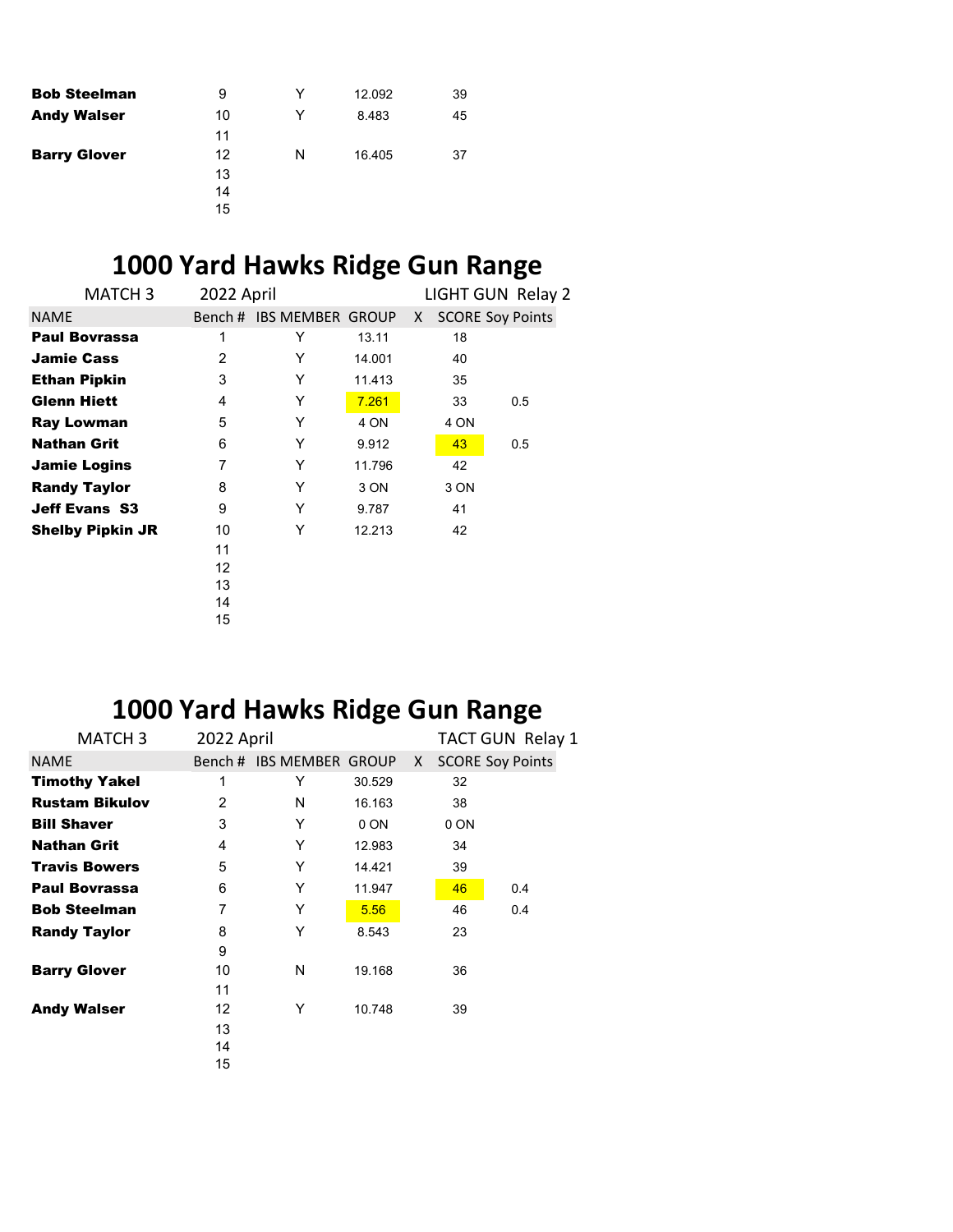|                      |            | TUUU TATU NAWNS NIUGE QUII NAIIGE |        |    |                 |                         |
|----------------------|------------|-----------------------------------|--------|----|-----------------|-------------------------|
| <b>MATCH 3</b>       | 2022 April |                                   |        |    |                 | FACT GUN Relay 1        |
| <b>NAME</b>          |            | Bench # IBS MEMBER GROUP          |        | X. |                 | <b>SCORE Soy Points</b> |
|                      | 1          |                                   |        |    |                 |                         |
|                      | 2          |                                   |        |    |                 |                         |
| <b>Ethan Pipkin</b>  | 3          | Y                                 | 7.198  |    | 40              | 0.2                     |
| <b>Timothy Yakel</b> | 4          | Y                                 | 2 ON   |    | 2 ON            |                         |
| <b>Nathan Grit</b>   | 5          | Y                                 | 12.028 |    | 32 <sup>2</sup> | 0.2                     |
| <b>Bill Shaver</b>   | 6          | Y                                 | 2 ON   |    | 2 ON            |                         |
| <b>Barry Glover</b>  | 7          | N                                 | 11.741 | 1  | 48              |                         |
|                      | 8          |                                   |        |    |                 |                         |
|                      | 9          |                                   |        |    |                 |                         |
|                      | 10         |                                   |        |    |                 |                         |
|                      | 11         |                                   |        |    |                 |                         |
|                      | 12         |                                   |        |    |                 |                         |
|                      | 13         |                                   |        |    |                 |                         |
|                      | 14         |                                   |        |    |                 |                         |
|                      | 15         |                                   |        |    |                 |                         |

#### **1000 Yard Hawks Ridge Gun Range**

# **1000 Yard Hawks Ridge Gun Range**

| <b>MATCH 3</b>       | 2022 April        |                          |        |              |        | HEAVY GUN/FAC SHOOTOFF               |      |       |
|----------------------|-------------------|--------------------------|--------|--------------|--------|--------------------------------------|------|-------|
| <b>NAME</b>          |                   | Bench # IBS MEMBER GROUP |        | $\mathsf{X}$ |        | SCORE Soy Points Relay SOY SOY Total |      |       |
|                      | 1                 |                          |        |              |        |                                      |      |       |
| <b>Ethan Pipkin</b>  | $\overline{2}$    |                          | 6.856  |              | 31     | 0.12                                 | 0.2  | 0.32  |
| <b>Barry Glover</b>  | 3                 |                          | $0$ on |              | $0$ on |                                      |      |       |
|                      | 4                 |                          |        |              |        |                                      |      |       |
| <b>Mike McNeil</b>   | 5                 |                          | 11.931 |              | 93     | 0.51                                 | 0.4  | 0.91  |
| <b>Jamie Loggins</b> | 6                 |                          | 12.273 |              | 81     | 0.255                                | 0.45 | 0.705 |
| <b>Ray Lowman</b>    | 7                 |                          | 17.655 |              | 72     | 0.255                                | 0.45 | 0.705 |
| <b>Tony Rogers</b>   | 8                 |                          | 14.38  |              | 79     | 0.51                                 | 0.4  | 0.91  |
|                      | 9                 |                          |        |              |        |                                      |      |       |
|                      | 10                |                          |        |              |        |                                      |      |       |
|                      | 11                |                          |        |              |        |                                      |      |       |
|                      | $12 \overline{ }$ |                          |        |              |        |                                      |      |       |
|                      | 13                |                          |        |              |        |                                      |      |       |
|                      | 14                |                          |        |              |        |                                      |      |       |
|                      | 15                |                          |        |              |        |                                      |      |       |

# **1000 Yard Hawks Ridge Gun Range**

| MATCH <sub>3</sub>   | 2022 April |                          |        | LIGHT GUN/TACT SHOOTOFF |     |                                        |     |
|----------------------|------------|--------------------------|--------|-------------------------|-----|----------------------------------------|-----|
| <b>NAME</b>          |            | Bench # IBS MEMBER GROUP |        |                         |     | X SCORE Soy Points Relay SOY SOY Total |     |
|                      | 1          |                          |        |                         |     |                                        |     |
|                      | 2          |                          |        |                         |     |                                        |     |
|                      | 3          |                          |        |                         |     |                                        |     |
| <b>Timothy Yakel</b> | 4          |                          | 10.969 | 41                      | 0.3 | 0.5                                    | 0.8 |
| <b>Nathan Grit</b>   | 5          |                          | 11.325 | 45                      | 0.6 | 0.5                                    | 1.1 |
|                      | 6          |                          |        |                         |     |                                        |     |
| <b>Glenn Hiett</b>   | 7          |                          | 8.422  | 40                      | 0.6 | 0.5                                    | 1.1 |
| <b>Travis Bowers</b> | 8          |                          | 10.458 | 28                      | 0.3 | 0.5                                    | 0.8 |
|                      | 9          |                          |        |                         |     |                                        |     |
|                      | 10         |                          |        |                         |     |                                        |     |